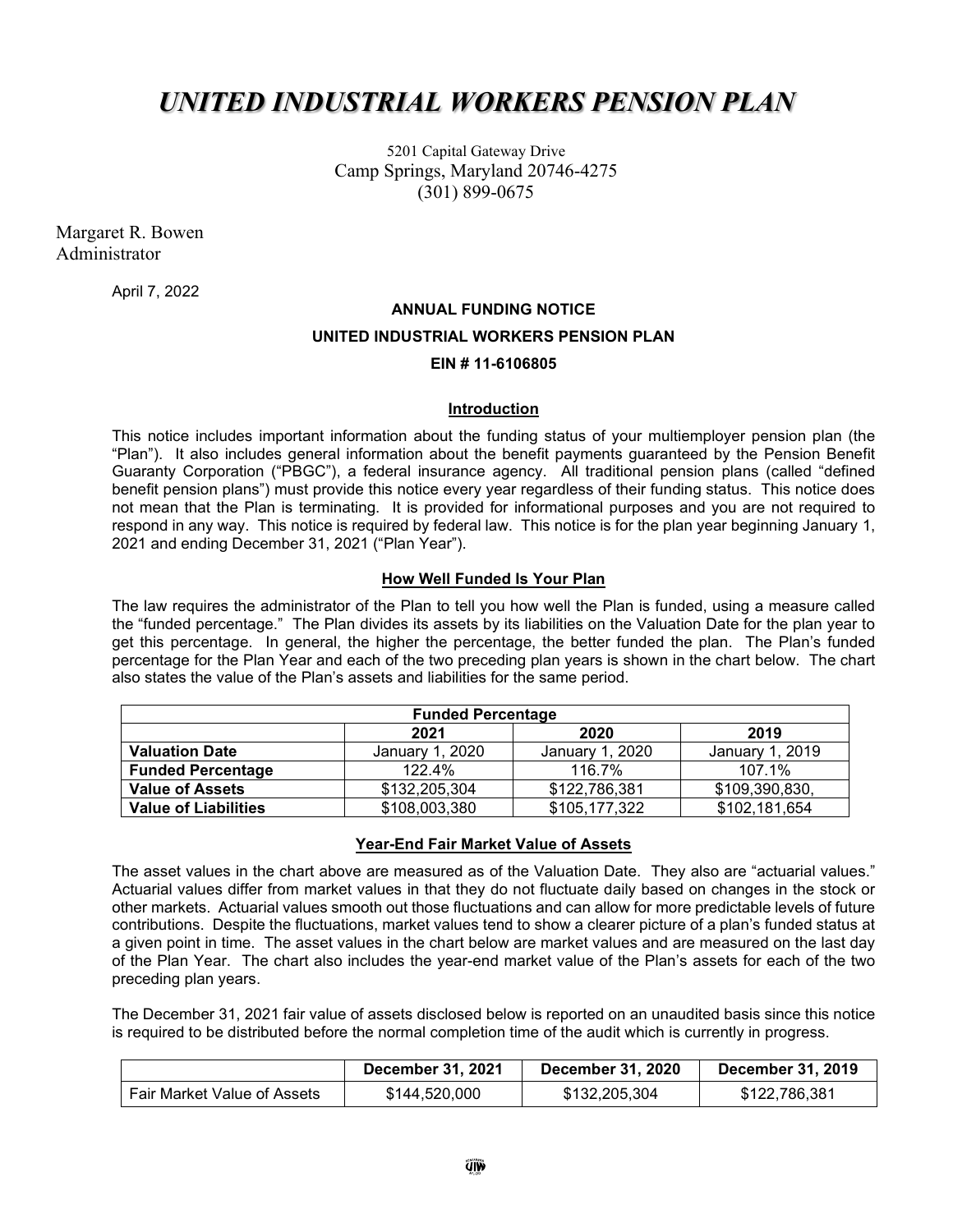# **Endangered, Critical, or Critical and Declining Status**

Under federal pension law, a plan generally is in "endangered" status if its funded percentage is less than 80 percent. A plan is in "critical" status if the funded percentage is less than 65 percent (other factors may also apply). A plan is in "critical and declining" status if it is in critical status and is projected to become insolvent (run out of money to pay benefits) within 15 years (or within 20 years if a special rule applies). If a pension plan enters endangered status, the trustees of the plan are required to adopt a funding improvement plan. Similarly, if a pension plan enters critical status or critical and declining status, the trustees of the plan are required to adopt a rehabilitation plan. Funding improvement and rehabilitation plans establish steps and benchmarks for pension plans to improve their funding status over a specified period of time. The plan sponsor of a plan in critical and declining status may apply for approval to amend the plan to reduce current and future payment obligations to participants and beneficiaries.

#### **The Plan was not in endangered, critical, or critical and declining status in the Plan Year.**

If the plan is in endangered, critical, or critical and declining status for the plan year ending December 31, 2022, separate notification of the status has or will be provided.

#### **Participant Information**

The total number of participants and beneficiaries covered by the plan on the valuation date was 3,404. Of this number, 1,038 were current employees, 1,049 were retired and receiving benefits, and 1,317 were retired or no longer working for the employer and have a right to future benefits.

# **Funding & Investment Policies**

Every pension plan must have a procedure to establish a funding policy for plan objectives. A funding policy relates to how much money is needed to pay promised benefits. The funding policy of the Plan is to provide benefits from contributions by signatory employers under the terms of collective bargaining agreements between the United Industrial Service, Transportation, Professional and Government Workers of North America and the employers.

#### Investment objectives:

Assets of the Plan shall be invested with sufficient diversification so as to minimize the risk of large losses unless it is clearly prudent under the then current circumstances not to do so. Plan assets shall be invested in a manner consistent with the fiduciary standards of ERISA and supporting regulations, and all transactions will be undertaken on behalf of the Plan in the sole interest of Plan participants and beneficiaries. Assets of the Plan shall be invested to maintain sufficient liquidity to meet benefit payment obligations and other Plan expenses.

#### Investment Guidelines:

With respect to any Investment Manager who is appointed by the Trustees to manage as Plan Asset Manager, such Plan Asset Manager will discharge its responsibilities with respect to the Plan's assets in accordance with the fiduciary responsibilities under ERISA and all regulations thereunder and shall not violate any of ERISA's "prohibited transaction" rules. The Plan Asset Manager shall be a bank (trust company), insurance company, or a registered investment advisor under the Investment Advisers Act of 1940. The Plan Asset Manager shall acknowledge in writing that it is a fiduciary of the Plan within the meaning of Section 3(21)(A) of ERISA and an "investment manager" within the meaning of Section 3(38) of ERISA.

#### Asset Allocation:

The Fund's assets are invested in the following asset classes and maintained within the corresponding ranges. The Trustees make appropriate adjustments if one or more of the limits are breeched.

| Asset Class       | <u>Target</u> | <u>Range</u> |
|-------------------|---------------|--------------|
| Domestic Equities | .50%          | 35% - 60%    |
| Fixed Income      | 50%           | 40% - 65%    |

## Standards of Investment Performance:

Each Investment Manager is reviewed regularly regarding performance, personnel, strategy, research capabilities, organizational and business matters and other qualitative factors that may affect its ability to achieve the desired investment results. Consideration will be given to the extent to which performance results are consistent with the goals and objectives set forth in the Investment Policy and/or individual guidelines provided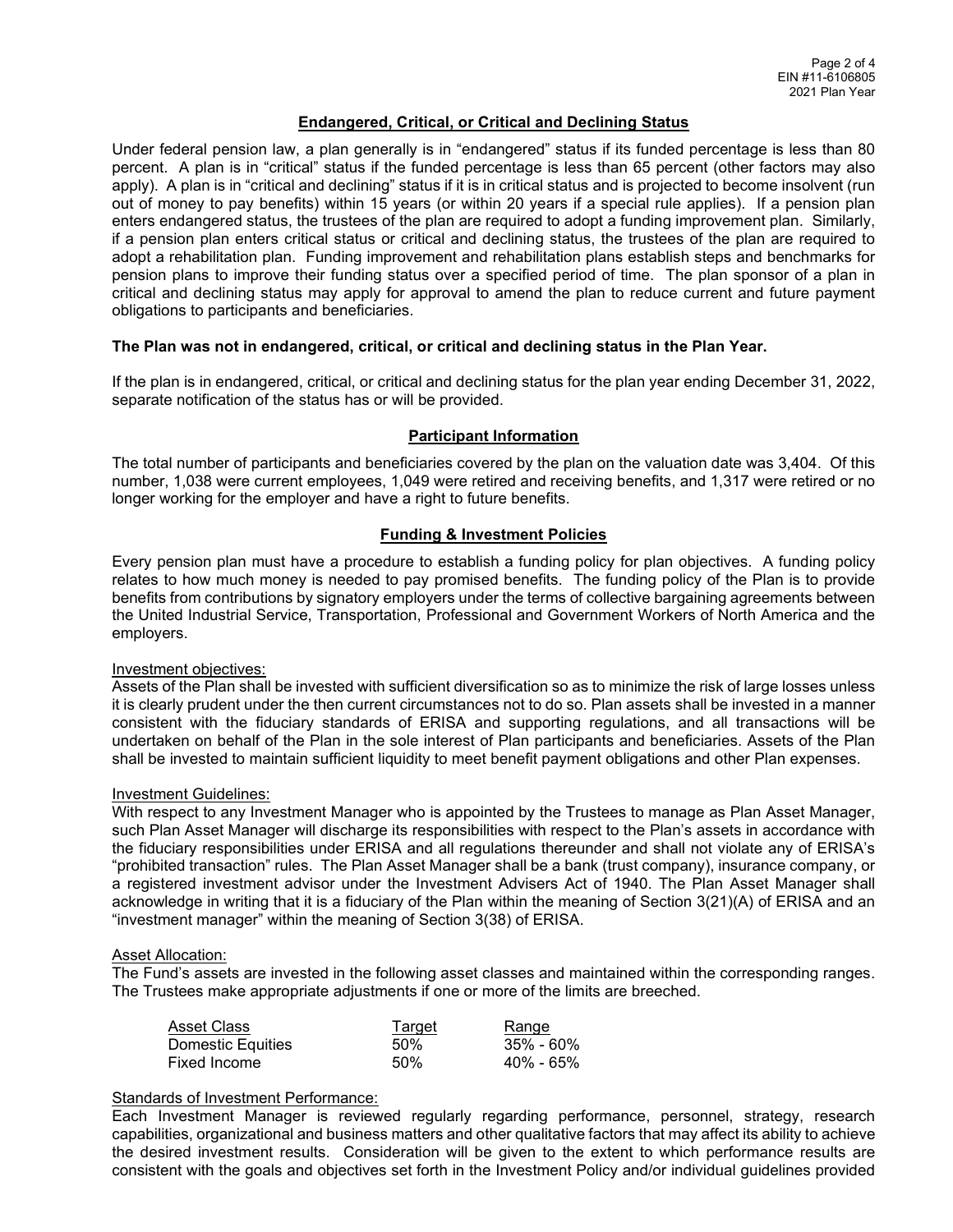to an Investment Manager. The Plan's investment policy outlines prohibited investments as well as limits regarding the percentage of the fund that may be invested in any one company and industry. Minimum credit quality guidelines are established and provided to investment managers. No investment may be made which violates the provisions of ERISA or the Internal Revenue Code.

The Trustees review the Plan's investment policy on a regular basis and make periodic changes when, based on all available information, it is prudent to do so.

Under the Plan's investment policy, the Plan's assets were allocated among the following categories of investments, as of the end of the Plan Year. These allocations are percentages of total assets:

| <b>Asset Allocations</b> |                                                                              | Percentage   |
|--------------------------|------------------------------------------------------------------------------|--------------|
|                          |                                                                              |              |
| 1.                       | Cash (Interest-bearing and non-interest bearing)                             |              |
| 2.                       | U.S. Government securities                                                   | 22           |
| 3.                       | Corporate debt instruments (other than employer securities):                 |              |
|                          | Preferred<br>a <sub>1</sub>                                                  | 20           |
|                          | b.<br>All other                                                              |              |
| 4.                       | Corporate stocks (other than employer securities):                           |              |
|                          | Preferred<br>a <sub>z</sub>                                                  |              |
|                          | Common<br>b.                                                                 | 40           |
| 5.                       | Partnership/joint venture interests                                          |              |
| 6.                       | Real estate (other than employer real property)                              |              |
| 7.                       | Loans (other than to participants)                                           |              |
| 8.                       | Participant loans                                                            |              |
| 9.                       | Value of interest in common/collective trusts                                | $\mathbf{2}$ |
| 10.                      | Value of interest in pooled separate accounts                                |              |
| 11.                      | Value of interest in master trust investment accounts                        |              |
| 12.                      | Value of interest in 103-12 investment entities                              |              |
| 13.                      | Value of interest in registered investment companies (e.g., mutual funds)    | 15           |
| 14.                      | Value of funds held in insurance co. general account (unallocated contracts) |              |
| 15.                      | Employer-related investments:                                                |              |
|                          | <b>Employer Securities</b><br>a.                                             |              |
|                          | Employer real property<br>b.                                                 |              |
| 16.                      | Buildings and other property used in plan operation                          |              |
| 17.                      | Other                                                                        |              |

For information about the plan's investment in any of the following type of investments as described in the chart above – common/collective trusts, pooled separate accounts, master trust investment accounts, or 103-12 investment entities, contact: Margaret Bowen, Plan Administrator, at 301-899-0675, or by writing to: Plan Administrator, 5201 Capital Beltway Drive, Camp Springs, Maryland 20746

# **Right to Request a Copy of the Annual Report**

Pension plans must file annual reports with the US Department of Labor. The report is called the "Form 5500." These reports contain financial and other information. You may obtain an electronic copy of your Plan's annual report by going to www.efast.dol.gov and using the search tool. Annual reports also are available from the US Department of Labor, Employee Benefits Security Administration's Public Disclosure Room at 200 Constitution Avenue, NW, Room N-1513, Washington, DC 20210, or by calling 202.693.8673. Or you may obtain a copy of the Plan's annual report by making a written request to the plan administrator. Annual reports do not contain personal information, such as the amount of your accrued benefit. You may contact your plan administrator if you want information about your accrued benefits. Your plan administrator is identified below under "Where To Get More Information."